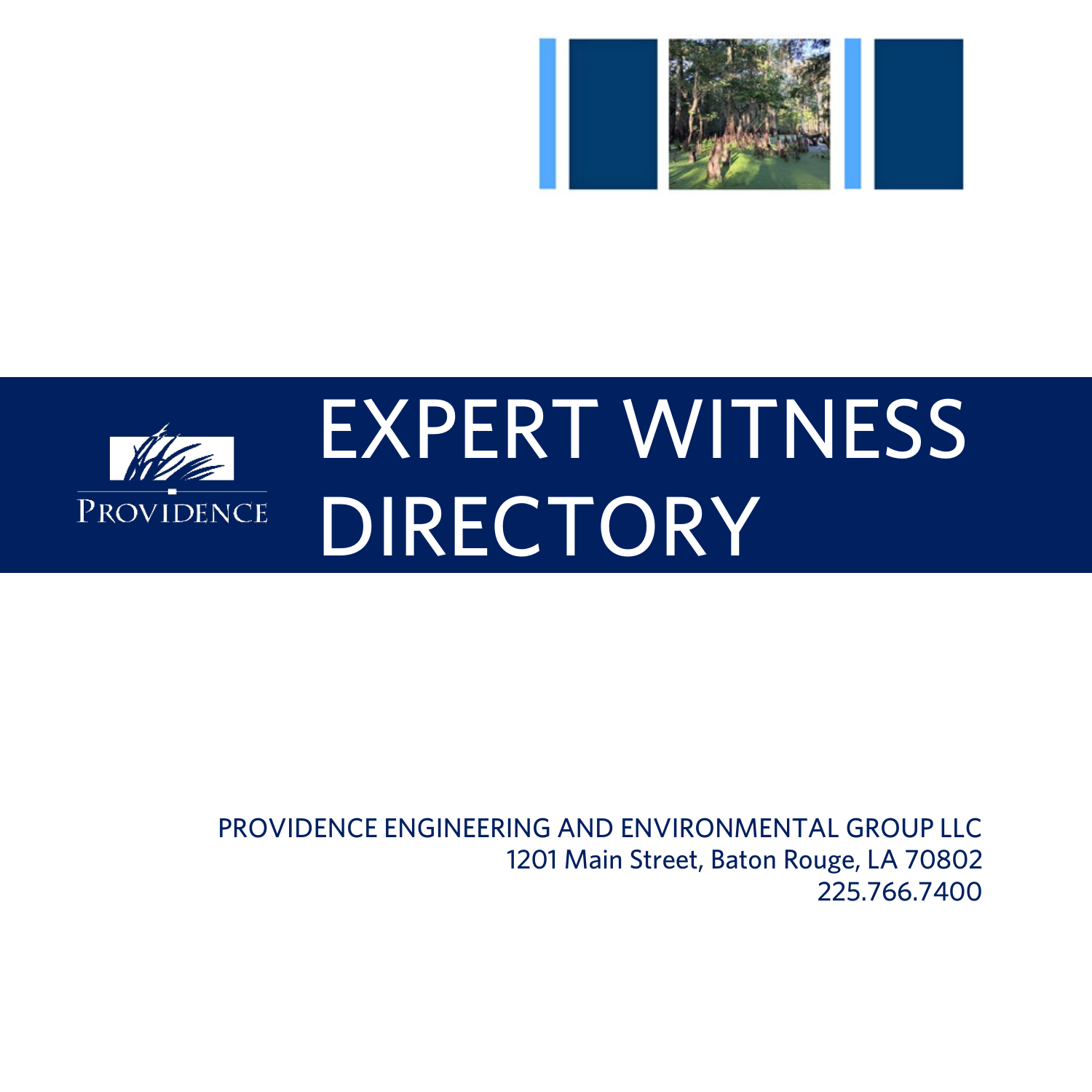



# **Kevin Calhoun, PE Operations Officer**

kevincalhoun@providenceeng.com

**PROFESSIONAL ENGINEER** LA License No. 28790

Kevin Calhoun has more than 20 years of multi-media environmental experience. He has led numerous environmental compliance and due diligence audits for both major and minor source facilities. Some due diligence audits conducted were associated with the purchase of existing facilities for oil and gas and petrochemical clients. Mr. Calhoun has represented clients in compliance inspections by both the LDEQ and EPA. His experience further includes an emphasis on air quality issues with extensive experience assisting clients in permitting and enforcement actions before state and federal agencies. Mr. Calhoun has also provided litigation support for numerous clients.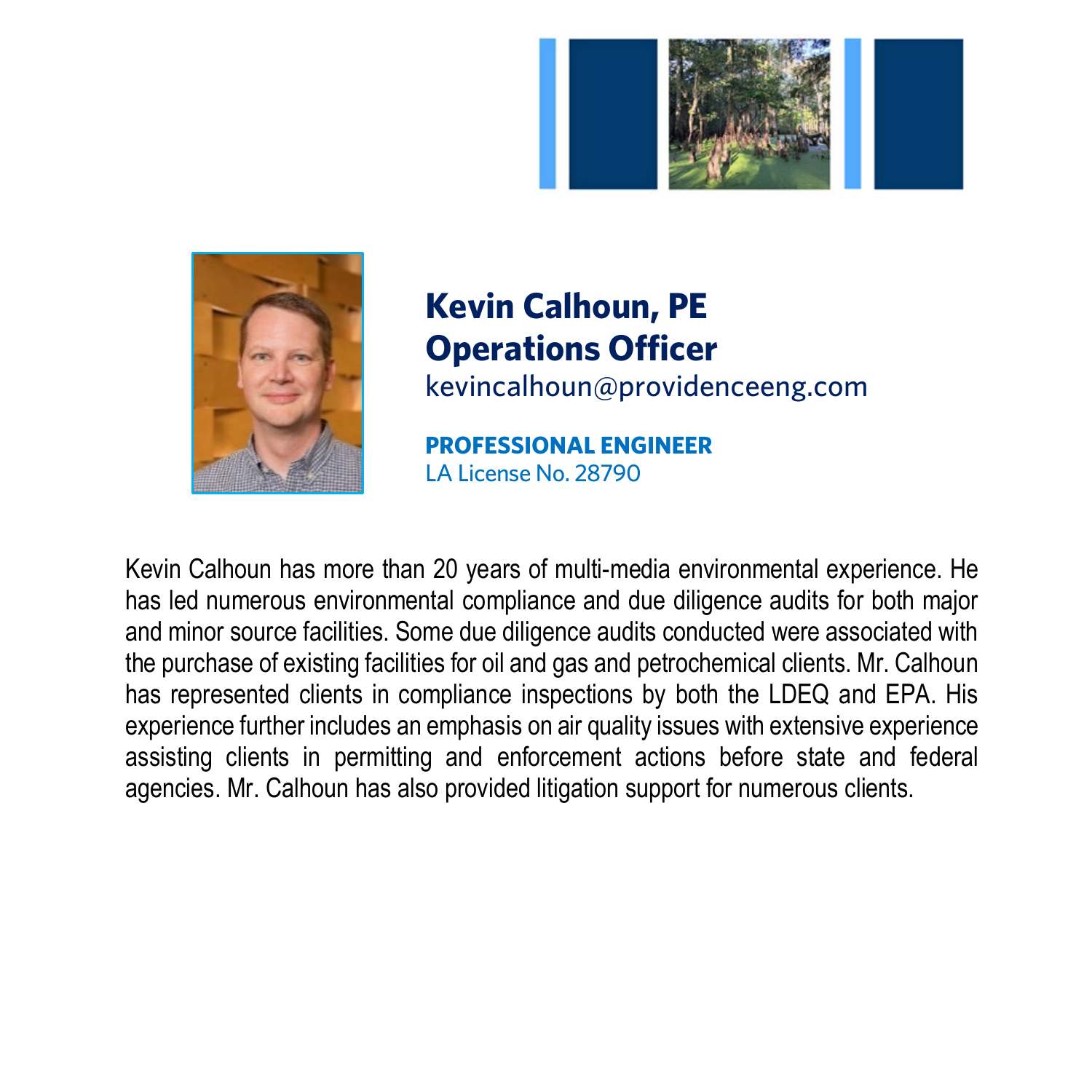



#### **Aimee Killeen Chief Operating Officer aimeekilleen@providenceeng.com**

Aimee Killeen has more than 20 years of experience in water resources regulation and policy with expertise in environmental permitting and regulatory compliance. Projects have included water quality modeling, water quality standards and assessment, regulatory oversight, grant applications, and regulation development. She has been involved in several project areas: environmental assessments; NPDES and state water permitting, negotiations and compliance; storm water plan development, implementation, training, and inspections; §319 grant applications; municipal separate storm sewer system permitting and compliance; use attainability analysis development; concentrated animal feeding operations; sewage sludge and biosolids disposal and permitting; and water quality modeling and implementation.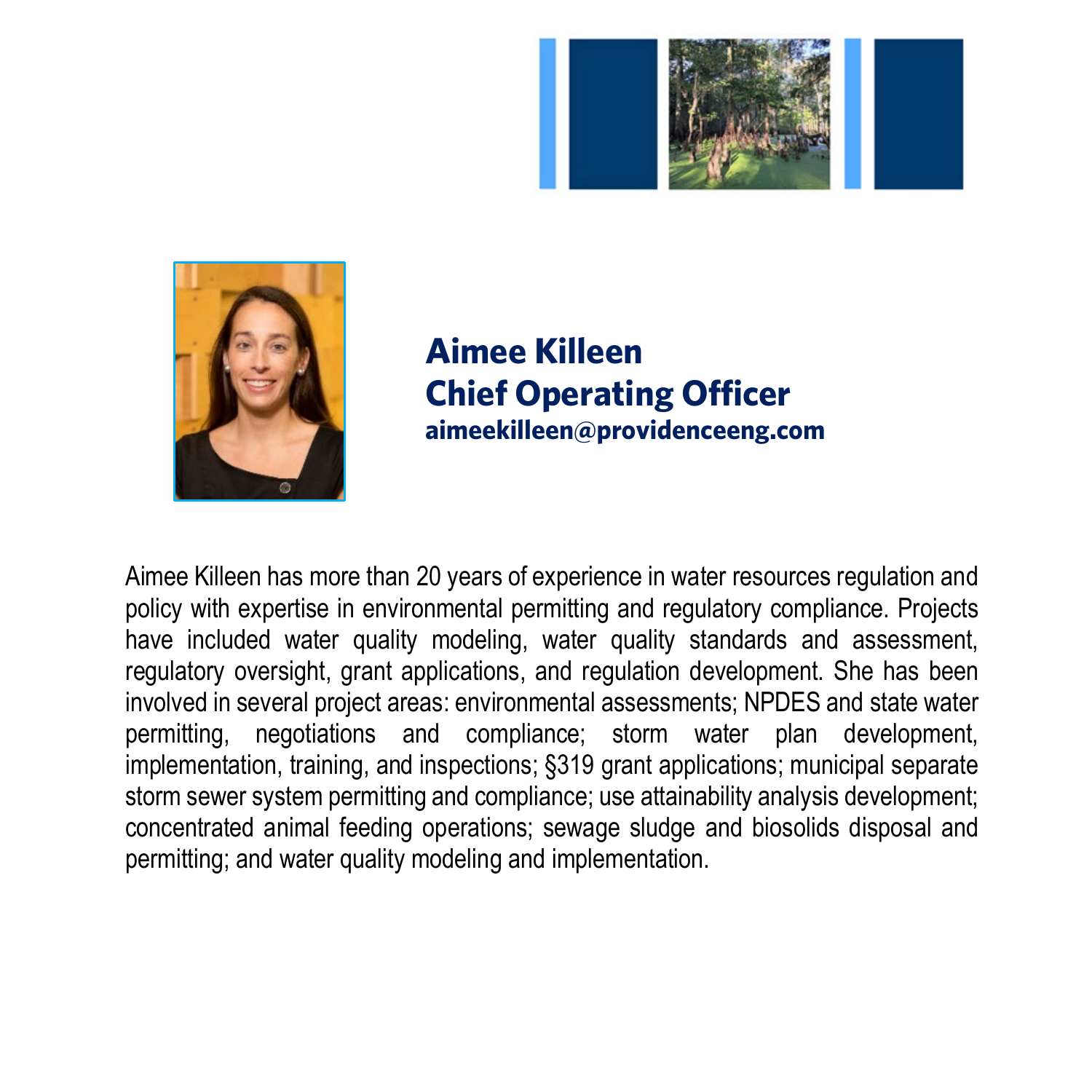



### **Paul Clifton Natural Resource & Coastal Services Director paulclifton@providenceeng.com**

Paul Clifton has more than 25 years of multidisciplinary experience in project management and wetlands/ecological compliance services including wetland delineations, U.S. Army Corps of Engineers (USACE) Section 10/404 and Louisiana Department of Natural Resources Coastal Use permitting, habitat value assessments, interpretation of state and federal wetland regulatory requirements, liaison assistance with state/federal resource and regulatory agencies, Section 7 Endangered Species Act consultations, and management of ecological studies/environmental investigations. He has also managed several complex projects specific to the energy sector for natural gas, crude, and product pipelines. Mr. Clifton has served as an expert witness for wetlands and USACE permitting issues.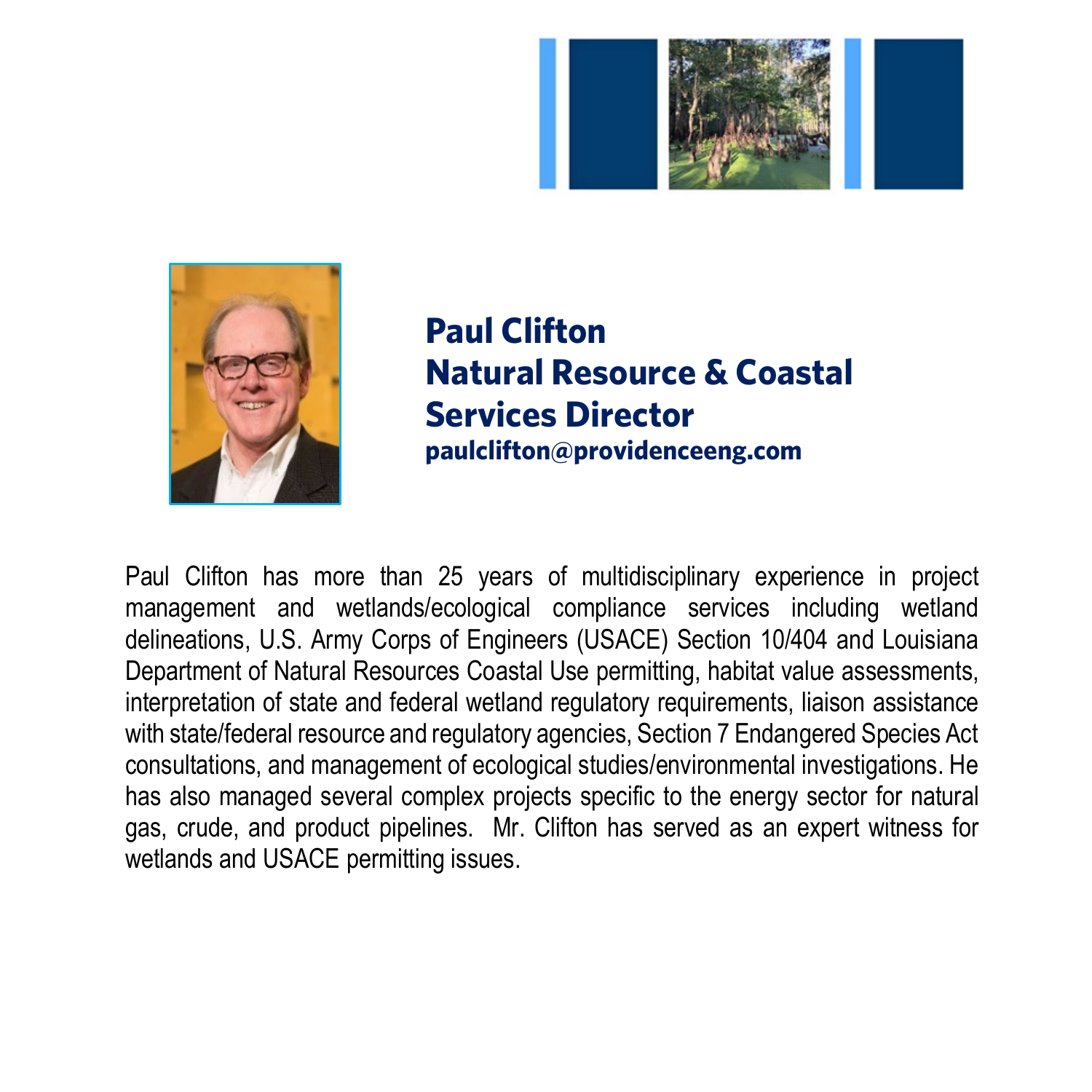



#### **Mindi Faubion, PE Air Quality Director mindifaubion@providenceeng.com**

**PROFESSIONAL ENGINEER** LA License No. 40314

Mindi Faubion's air quality work includes regulatory permitting, Prevention of Significant Deterioration (PSD) and Nonattainment New Source Review (NNSR) permitting, AERMOD modeling for significance impact determinations and NAAQS compliance analysis, compliance plan development, monitoring plan development, regulatory analysis and interpretation, emissions estimation, and Emission Reduction Credit (ERC) research and validation for NNSR applications and general air compliance support in LA and TX. Mrs. Faubion has served in numerous industries including organic and inorganic chemicals manufacturing, oil/gas production, compression, transportation, wood products manufacturing, and electric power generating.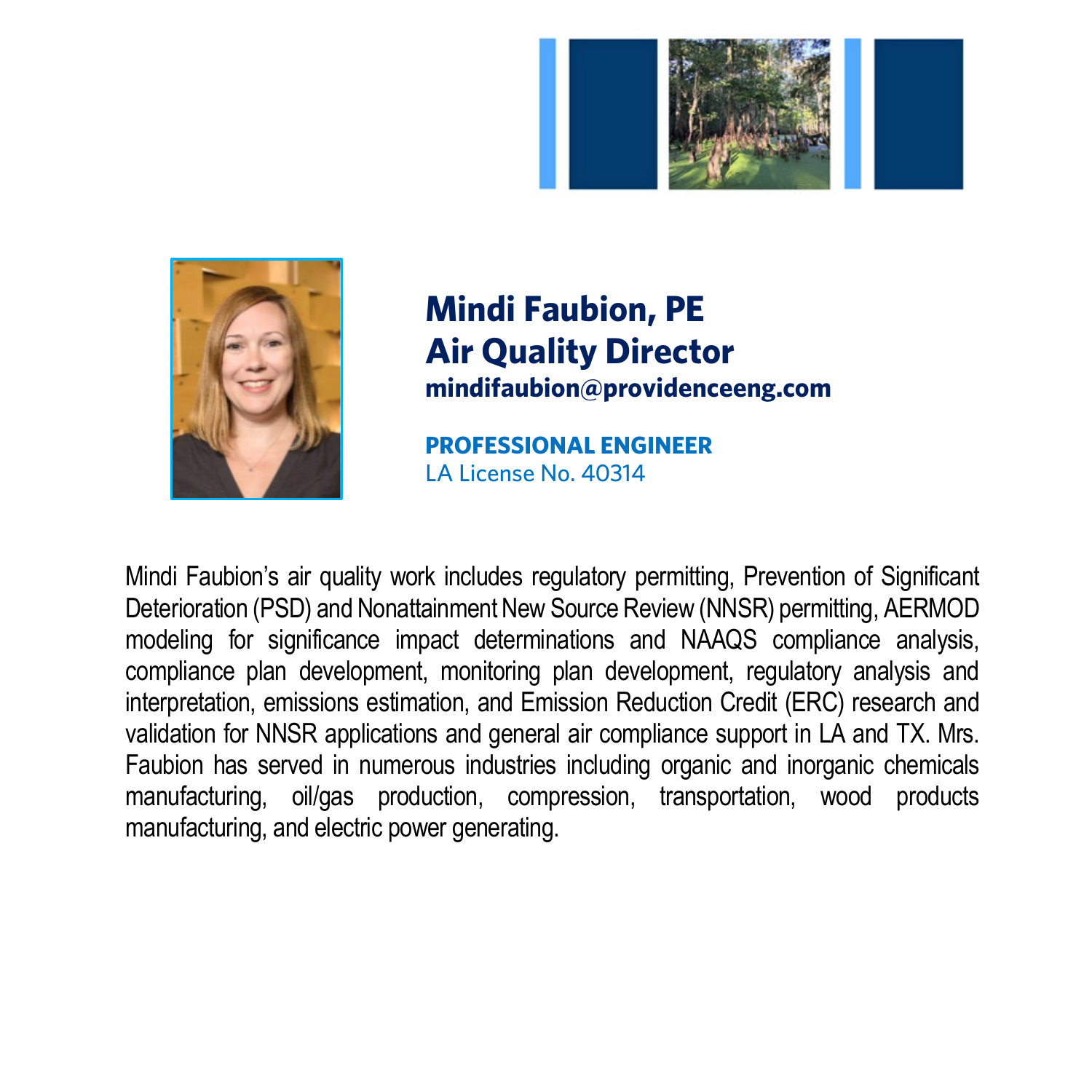



#### **Gary Leonards, PE Engineering Services Director garyleonards@providenceeng.com**

**PROFESSIONAL ENGINEER LA License No. 30568 MS License No. 26086** 

Gary Leonards, PE, has more than 20 years of experience in civil engineering, including work in the environmental, infrastructure, and coastal engineering arenas. His background includes design, studies, regulatory permitting, engineering oversight, field investigations, risk-based evaluations, and closure planning for waste disposal facilities. Infrastructure improvement project experience includes roadways, drainage systems, levees, water treatment facilities, sanitary sewer systems, pump stations, force mains, landfills, surface impoundments, oxidation ponds, solid and hazardous waste containment systems, municipal and commercial drainage studies, storm water runoff evaluations, storm water conveyance design, and design of erosion/runoff control measures.